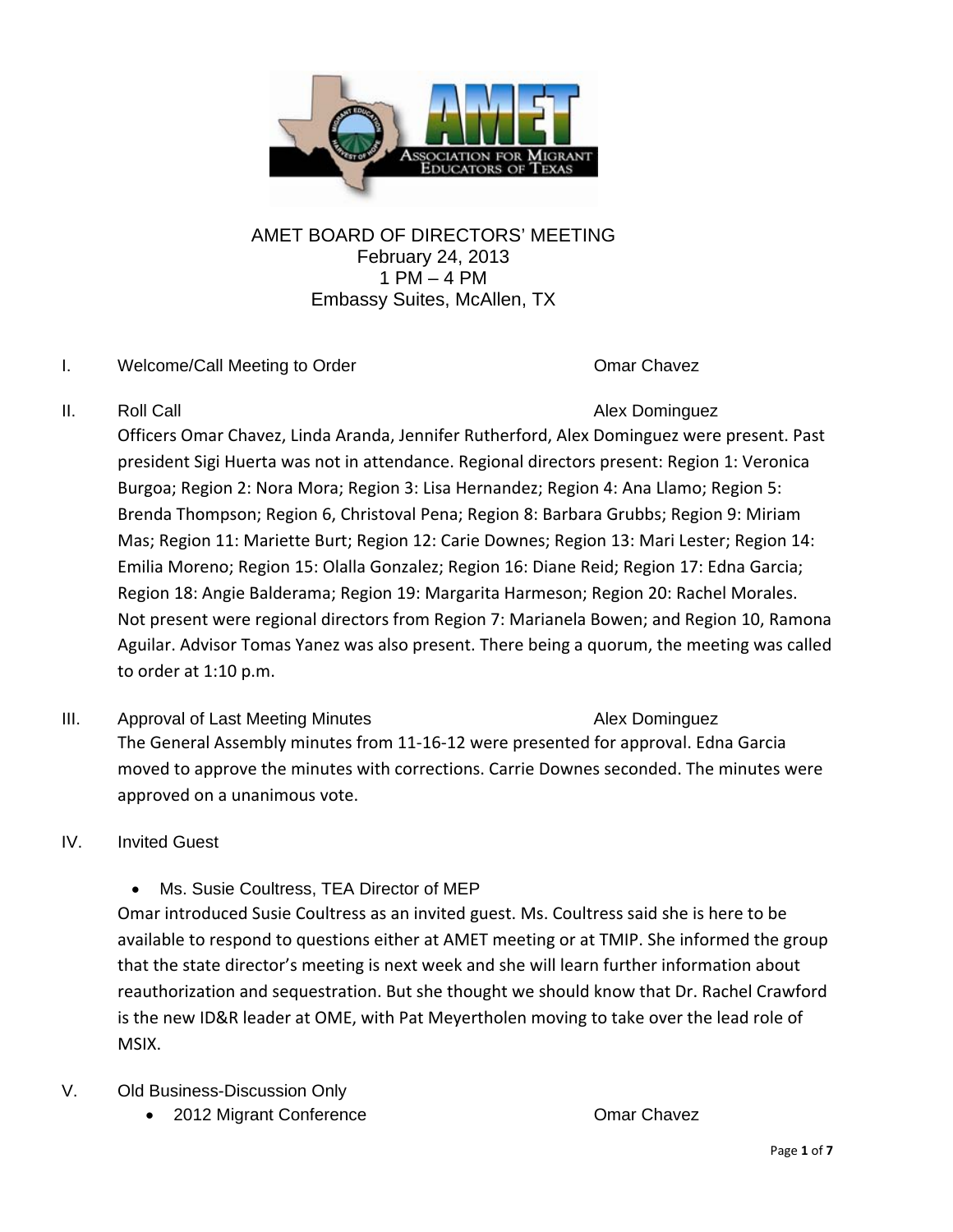#### o Conference attendees

Wade: Conference attendees – 565 registrations, not all showed up, but a registration fee was collected for that many registrations.

Omar: Good attendance, our numbers used to be 1200 attendees, 900 attendees – our numbers are dwindling for various reasons; lower migrant numbers, districts are not allowing people to travel as much.

o Conference strands

Omar: Current strands include Parental Involvement, Instructional Strategies, Programmatic Issues, Secondary Credit Accrual, Early Childhood, and Out‐of‐School Youth.

Evaluations have been processed, but AMET Executive Committee did not have them readily available for directors meeting. That information will be provided to planning committee for planning next year's conference. Miriam Mas asked for some NGS sessions that will allow specialists to convene and troubleshoot. Omar said we would start conversations with TEA regarding sessions they can provide toward programmatic sessions. Linda Aranda noted that prior to the last couple of years, we would have TEA present program sessions and asked Susie if that would be possible for the 2013 conference. Susie said TEA could look into providing that support, sometimes the travel is difficult, but she is glad for the early notification that might allow her to arrange for those dates.

Omar said the next step would be to engage the planning committee, identify strands and ask each region to provide two presenters. Rachel Morales asked for more recruiter sessions. Her recruiters had mentioned that the OME sessions were stronger than AMET sessions. Omar indicated that we did have fewer sessions this year because AMET "academies" were not in the typical format because of OME conference and we had the opportunity to provide the student performance from Laredo. Margarita Harmeson would like to see ID&R and NGS academies back for 2013. They missed not having it in 2012. Olalla Gonzalez said they would like to see some sessions on Building Bridges, Stepping Stones, and early childhood regulations.

Edna Garcia said the strands have been very good but they are struggling with the location of the conference because they are traveling from Region 19 and would like to see something more centralized. Omar said that the conferences are planned two years in advance. Wade said that AMET had always planned conferences so that South Padre was the location on even numbered years, because the numbers in South Padre were typically higher. AMET has not contracted for 2017. San Antonio is scheduled in 2015. Wade also mentioned that AMET has to book hotels four years in advance. Linda also mentioned that AMET goes back to the Valley on alternate years because larger migrant population is down in the valley, in looking at the history of turnout for these conferences. AMET also has very good relationship with the visitor's bureau in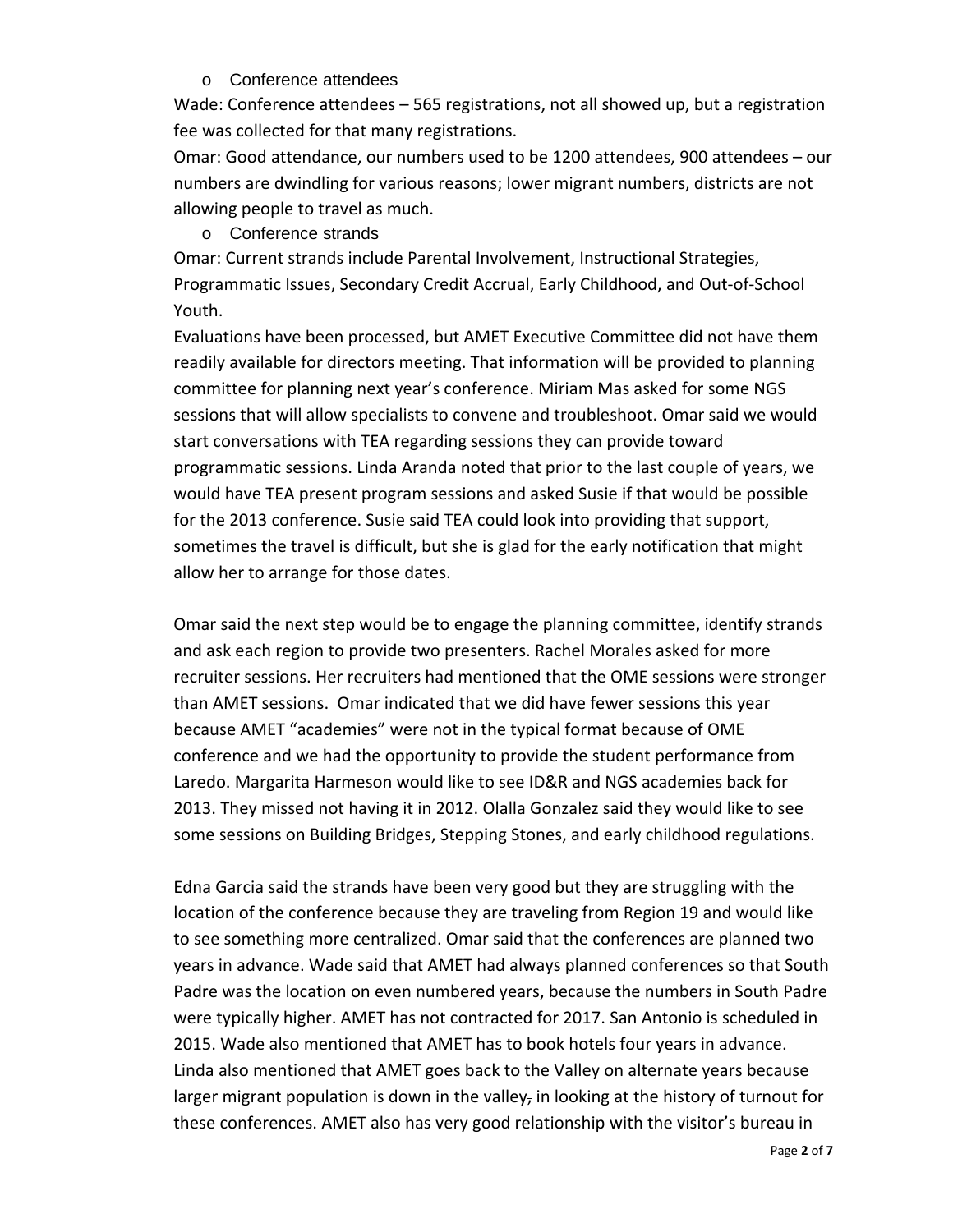South Padre Island who provides many free extras for the conference. Wade said the current recommendation for 2017 is McAllen. Edna Garcia said Region 17 would also like to see a more centralized location.

Wade said that looking at the attendance, we typically can get 600 registered at South Padre; In Corpus Christi a couple of years ago, AMET booked 900 rooms and had 500 attendees; as a result AMET had to commit to return to Corpus two years later so we wouldn't be charged for rooms that weren't booked. Sandy also mentioned that very few hotels in Austin will honor state rates, so we don't go very often. Wade said another consideration is the cost of food at hotels which is usually high. He understands travel is difficult for some, but there are many considerations when the committee looks at booking a conference. Omar said AMET does have to think of state conference as a whole, not just regionally; keeping in mind intent of the state conference is to raise scholarship money and promote best practices. He said we need to think strategically on how to engage more people, recruit as many attendees to raise the numbers and provide additional scholarships.

Tomas asked Regional Directors to review the AMET bylaws, that can be found on the AMET website, to review their duties; but reminded them that one of their duties is to ensure that at least one conference proposal is sent in from each regional director. Linda said most regions can at least generate two sessions despite the number of migrant students in your region. Omar said there will be about 40 to 45 sessions at the Houston conference.

Linda mentioned the noise that was going on during student presentations on the final day as tables/chairs were set up in preparation for lunch was a distraction. Jennifer said she kept having to stop people from trying to enter lunch area early to reserve tables during student presentations. Carrie suggested having the conference start with the student performance/celebrations because many people can't stay for that final day but would like to see the student presentations. Mary Garcia‐Guzman (TMIP) said the logistics could have been better because there were a lot of people just sitting and talking when presentation was going on. Omar said these were all good points to remember when we return to the island. We have not always experience serving and speaking at the same time in the same area, in previous years. Wade said to keep in mind for future conferences that we choose to do a plated lunch because it is quicker to get people in and seated than if you did a buffet because it will take you twice as long with a buffet lunch.

The first planning committee meeting is tentatively scheduled for April but Wade will have to confirm with hotel. We will tour the Galleria in Houston. Ana Llamo will begin developing the local planning committee.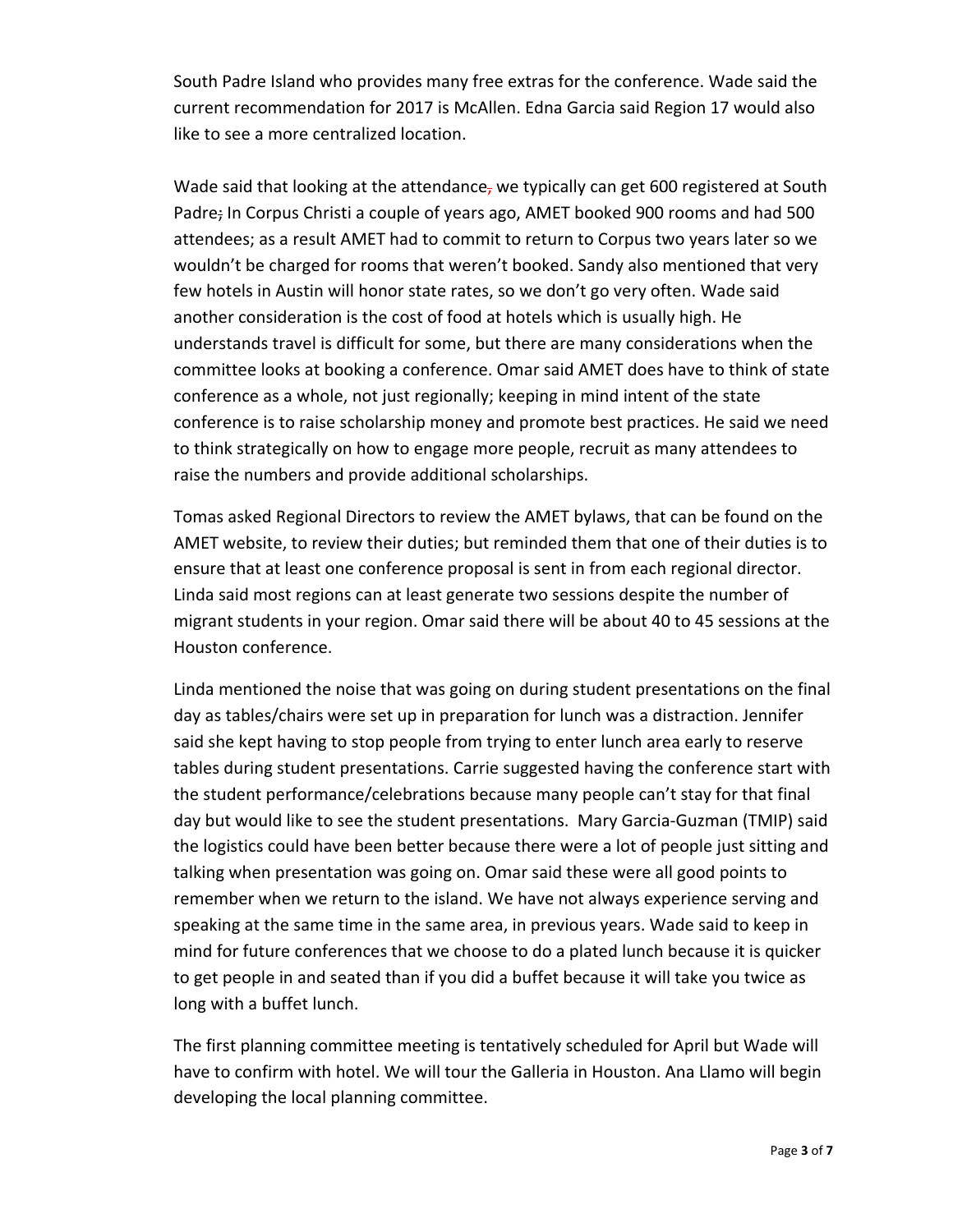o Other

Peggy Wimberly retired as of Jan.  $30<sup>th</sup>$ . The current contact person for the UT program is Luz Hinojosa. AMET will be asking Luz to serve as a higher education advisor in Peggy's place.

• Vice-President vacancy

Omar discussed this vacancy with executive directors. He said one of his duties as a president is to appoint someone to take over an empty officer's position to finish out the term. In November, Alex Dominguez moved into the secretary's position from vice‐presidency resulting in a vacancy in that leadership role. Omar Chavez has named Idalia Ibanez as Vice‐President until November when the term expires. Idalia has accepted. Tomas concurred that Idalia meets the requirements to serve as an officer, two‐year membership and a previous leadership role (regional director or committee chair) within the organization.

- Community advisor Omar Chavez appointed Tomas Yanez as a new position of community advisor. The community advisor needs to have a migrant knowledge base and a desire to maintain ties to the MEP. In addition to the UT advisor and the TMIP advisor, the executive committee felt we needed to expand a little bit further into the community we work with by naming a third advisor to be appointed by the President. The community advisor will have a vote during regional director meetings. This position will be incorporated into the AMET by‐laws.
- 

#### • Other Old Business Chavez/Mari Lester

o Insurance Committee

Mari Lester discussed the **accident insurance** for migrant students working in the fields. She said when we first started looking into the insurance, it was a huge project that we had not fully understood. Insurance companies suggested that we start with the prescription card so that we can test the waters. AMET did not pursue the accident insurance because there are some start‐up funds attached to it. Mari is suggesting we place it as a topic on a future regional directors meeting to see if we want to pursue it down the road. **Prescription card** is not being used because of lack of distribution and

education on use of card. Mari explained that AMET had distributed card during two consecutive state conferences and it is not being used. Last check we received from proceeds of use was \$10. The project, while well‐intentioned and needed, we have not been able to figure out how to make it happen. Should we table the project? Mariette Burt said we need more of an education for the masses on the purpose of the card. Mari reminded everyone that training on the use and purpose of the card falls upon the regional directors. Mariette said she thinks reminding everyone that this is available is necessary,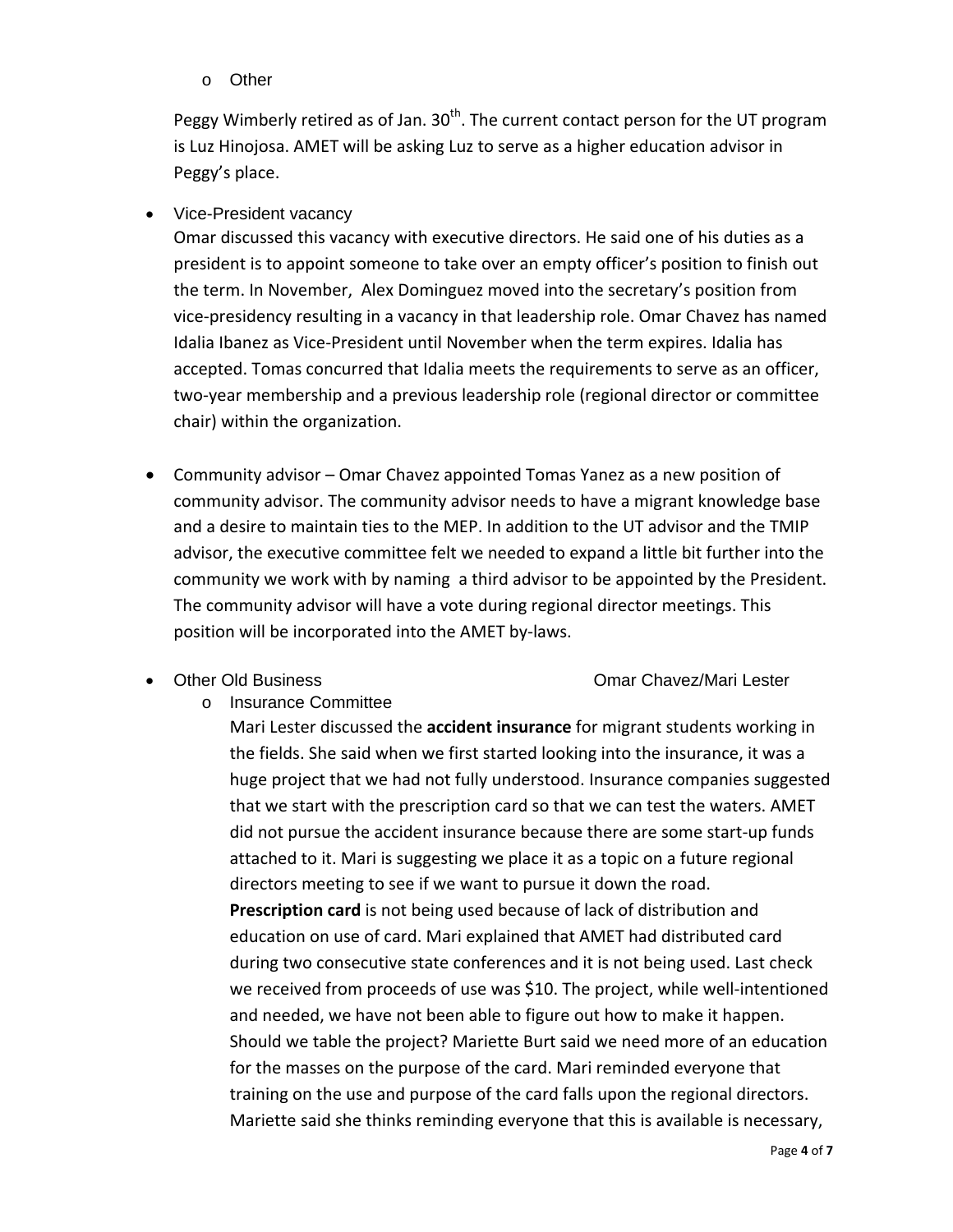because we tend to forget. Mari – informational PowerPoint available on AMET website as are cards. Jennifer Rutherford asked that we send reminder emails that prescription card is available. Mari said the best results of the card have been for people lacking insurance, even though the card can be used by anyone. Mari will send an email as a reminder to all. Linda Aranda asked if there is any way we can ask the pharmacies to have the cards out on their counters. Mari said that because this is a fund‐raising activity the pharmacy would not agree as they cannot show favoritism to one fundraiser over the other. She also said that ESC‐13 recruiters carry the cards and pass them out as they are picking up COEs, regardless of eligibility. Susie Coultress said she would ask OME if TEA can put link on same page as NGS/ID&R training. Omar summarized that we were not tabling the effort, based on conversations. It sounds like we want to move forward and do everything that we can to move it forward.

## VI. New Business

- - o Houston (Nov. 20-22, 2013)
	- o Planning Committee Meeting Dates (TBA)

2013 Conference: Houston Galleria Conference – Nov. 20‐22. Conference dates were determined by availability of state rates. Regional directors meeting would be the Nov. 19 about 1 p.m. and the officers meeting would precede it at 11 a.m. Omar said because we have never been to Houston before we need everyone's help in trying to encourage attendance. Omar anticipates a decline in attendance, but he hopes it is not much. He said to remember that the most important role of our organization is to secure scholarships. AMET will move from awarding 12 scholarships to 16 scholarships this year.

HEB has supported the organization with scholarship money: \$12,000 donated two years ago and \$6,000 donated last year toward scholarship fund. Tomas said the donation was a result of former exemplary student who is now working with HEB and was able to persuade the company to donate the money.

Registration at the hotel, the Westin Galleria, is open now for room reservations. AMET block, is at state rate \$109. Westin Oaks has overflow. Ana Llamo suggested, in making travel arrangements, the best bet is to fly into Houston Hobby Airport because it is a shorter drive to Galleria. Taxis are pricey. Wade does contract with Blue bus shuttle for a cut-rate price on shuttle. Free parking is available at the hotel. Wade cautioned us against planning any events offsite because it will be a headache to get offsite. The group suggested the following new evaluation questions:

How did you like venue, should we return?

#### Page **5** of **7**

• 2013 Conference **Wade Burroughs/Omar Chavez**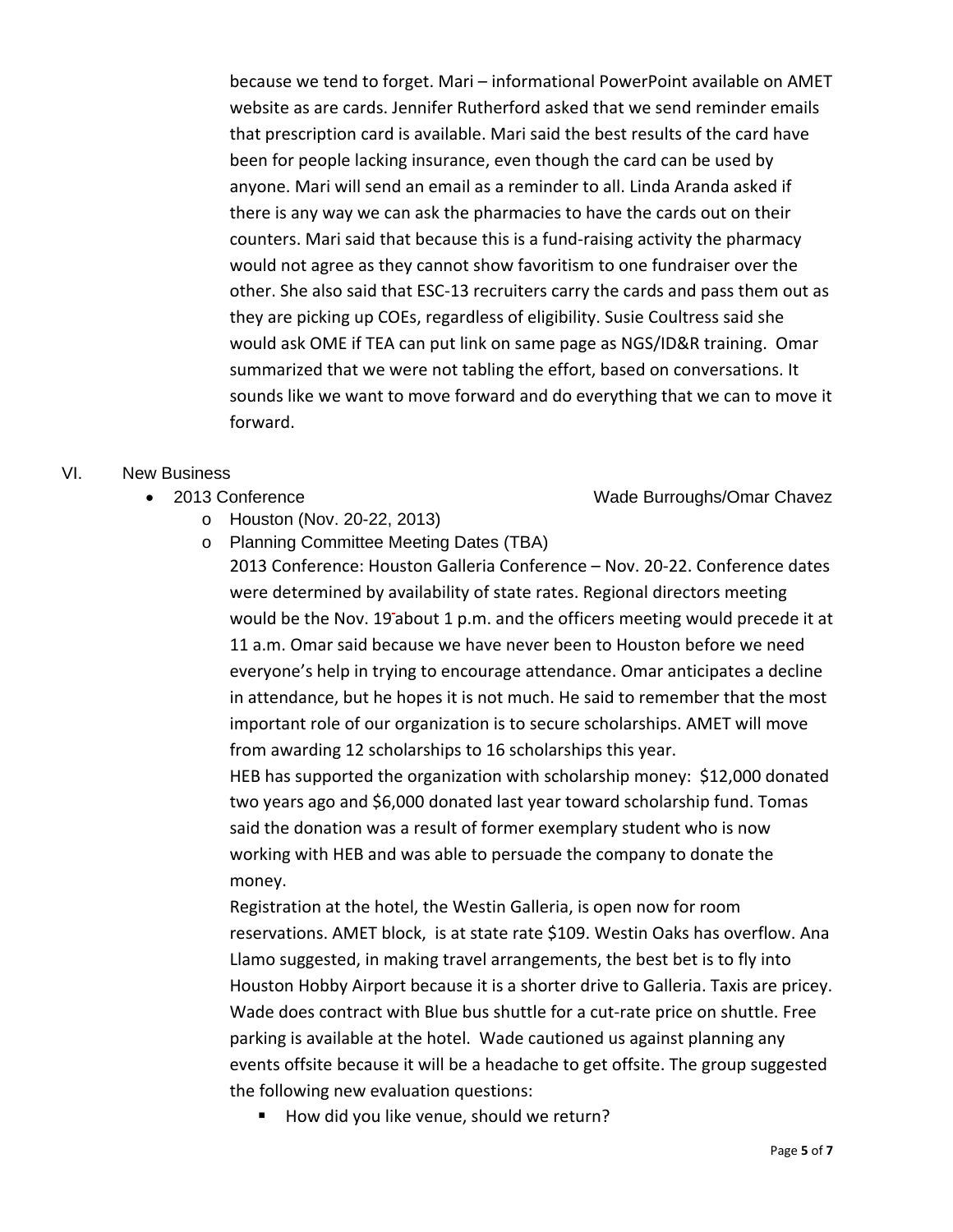Next year's registration fee will be determined by planning committee based on cost analysis with meals, etc. We are anticipating the cost should remain about the same at \$300; possible increase of about \$25. After first planning committee meeting AMET will decide costs, proposal deadline, etc.

# VII. Committee Chairs' Update

- 
- o Nominations/Elections
- o Scholarship Committee Mari Lester
- 
- Public relations

o Public Relations Omar Chavez, President

o Fundraiser Committee Wade Burroughs, Jennifer Rutherford

It was suggested that regional directors start advertising AMET conference and asking districts to start looking into taking parents as much as possible as soon as allocations are received.

 Nominations/Elections Committee – was chaired by Vicky Lopez but she is no longer with the service center or AMET.

The role of this committee is to review applicants for regional directors meetings. If you have an officer up for re‐election and you have more than one nomination for that position, you need to run the election by ballots. Vice‐president and treasurer will be up for re‐election in November. Wade and Sandy can get nomination forms to regional directors and nominations/elections chair. 6.02 in by‐laws describes the duties of nomination committee.

- Scholarship committee Mari said that right now the students are to be filling out AMET scholarship application and those applications come to regional director. Regional directors conduct the first level of review to make sure all documentation is submitted before sending them on to Valerie for review. Scholarship information can be found on website.
	- o Valerie recently sent us all an email with scholarship information.
	- o Omar said another potential source of scholarship revenue could be an association that may be willing to give away additional funds for scholarship fund. We need to create a letter requesting that we be considered to receive monies for scholarship. The Kiwanis group has money to provide in scholarships. Valerie and Mari will work with Tomas to create the letter to help the scholarship fund grow.
- Fundraising Committee chair fundraiser: 100 percent of silent auction and raffle went toward scholarship; raised \$2,037 in November 2012. Jennifer reported that there is one bidder who has not yet paid. When that person does pay, AMET will need to add \$40 to total for money that was collected. Regional directors are asked to bring a door prize and something for the auction.